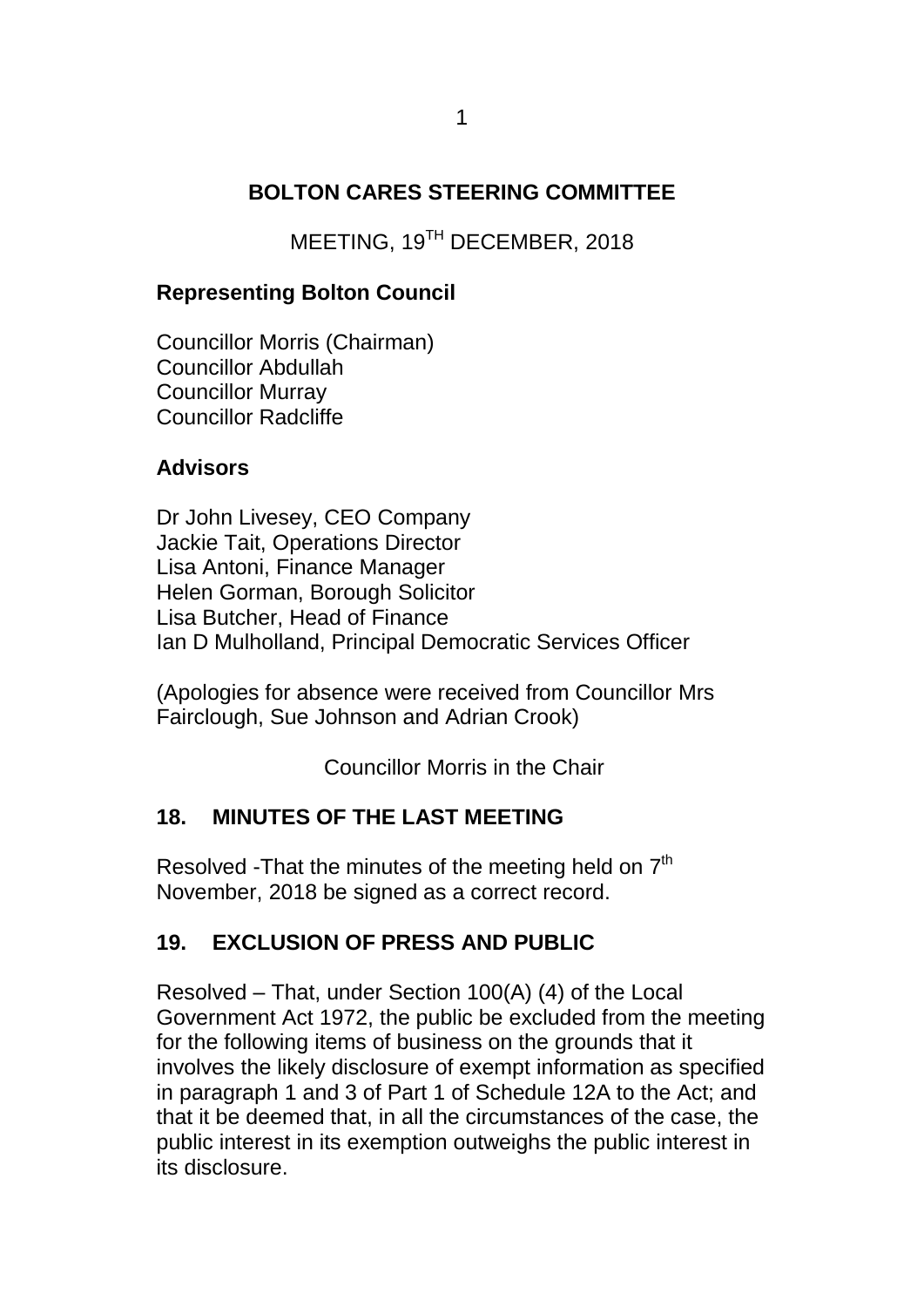## **20. DEVELOPING BOLTON CARES FINANCE FUNCTION**

The Chief Executive Officer of Bolton Cares submitted a report which set out proposals around the creation of an in-house finance function for Bolton Cares.

The report went into detail concerning the reasons for the proposed development of the in-house finance function including proposals to establish the company's own bank account, implement a new financial system for the business, establish an in house finance team and terminate the finance SLA with the Council

Members in their discussions referred to –

- The banking arrangements, cash flow reserves and risk management; and
- The transition to the new arrangements.

Resolved – That the proposals regarding the future direction, as detailed, be noted but prior to any agreement a report be presented to the next meeting jointly by the Borough Solicitor and the Director of Corporate Resources on the financial proposals.

## **21. THE 2019/20 PAY OFFER**

The Chief Executive Officer of Bolton Cares submitted a report which sought approval for the proposed pay offer for 2019/20 for consultation with staff and trade unions.

Members in their discussions referred to –

- Matters around a specific date for the transfer of new employees who recently came to Bolton Cares, providing respite care; and
- Issues around the negotiation process.

Resolved – (i)That approval be given to the proposed pay offer, as set out in paragraph 17 of the report for the purposes of consultation with staff and the trade unions.